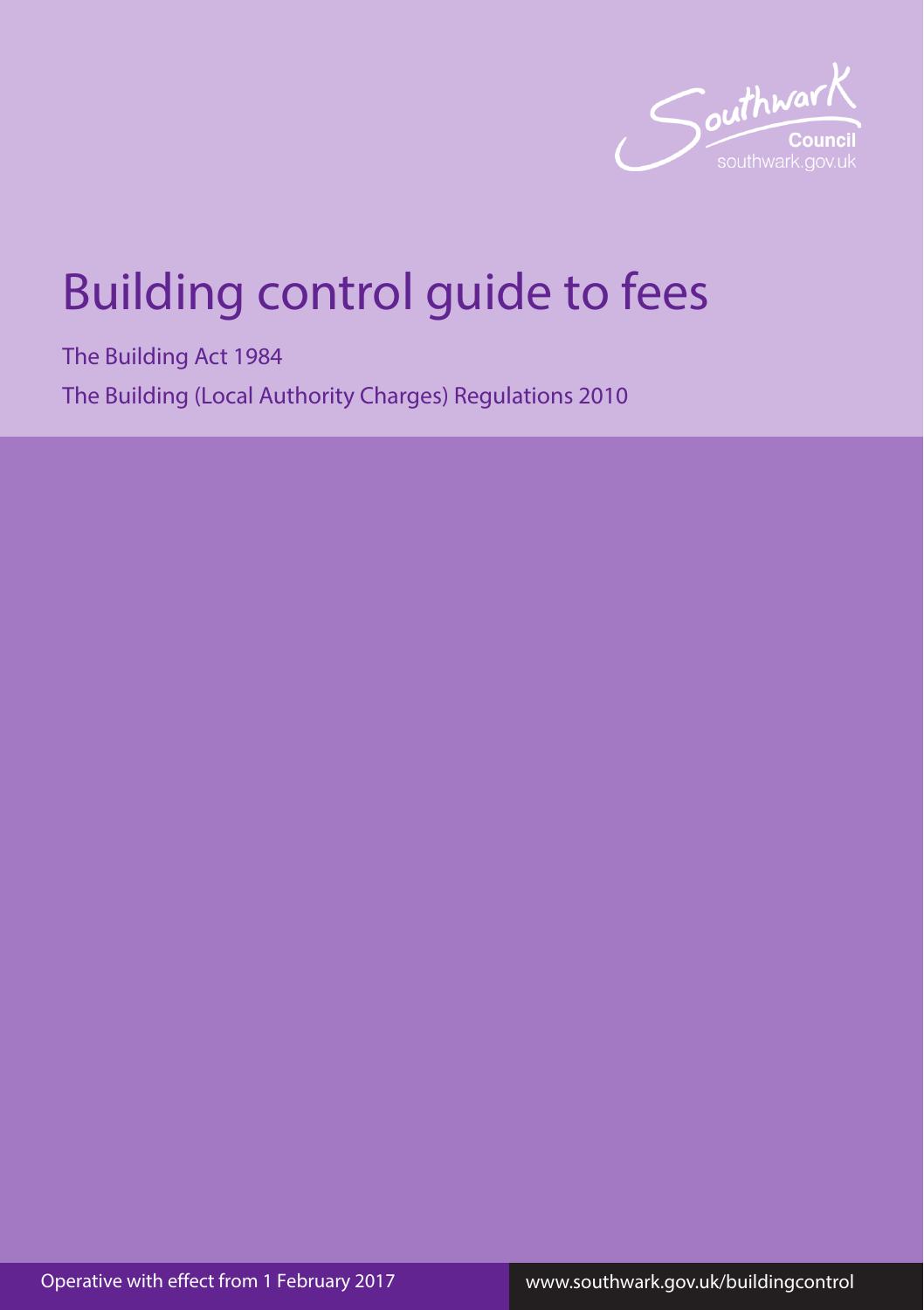# This guide shows the charges required for full plans, building notice and regularisation applications.

The charges for Building Regulation work are established at a level to cover the cost of the service so the applicant only pays for the service they need. Under the Building (Local Authority Charges) Regulations 2010, there are two methods that Southwark Building Control may use to establish the charge for building work:

- Establishment of a standard charge (based on the cost of work being under £200,000)
- An individually determined charge

If your proposal does not fit into the simplified tables overleaf, or should you have any questions regarding our fees, please contact: Building Control on 020 7525 5582/5397/1625/5588, or email us at building.control@southwark.gov.uk

Southwark Council Chief Executive's Departmnet Building control PO Box 64529 London SE1P 5LX

To talk to, or arrange an appointment to see a building control officer Tel: 020 7525 5582/5397/1625/5588 Monday to Friday 9am to 5pm

building.control@southwark.gov.uk

For all building control enquiries and further information please visit www.southwark.gov.uk/buildingcontrol

Page 2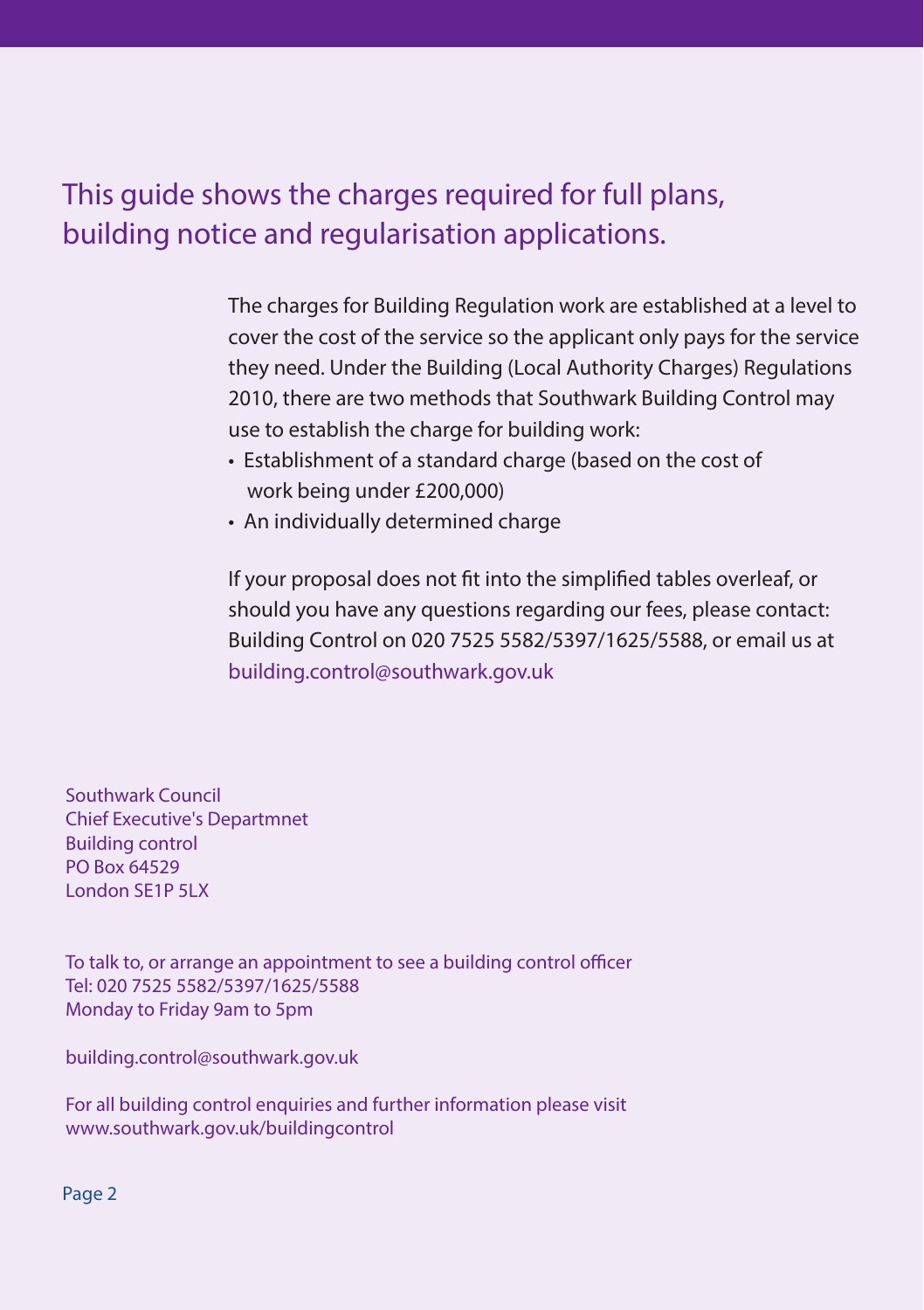# 1. Which table in this guide should I use?

TABLE 1 – Standard domestic charges including extensions and alterations to an existing dwelling (page 8)

• The table is intended for extensions based on the internal floor area and for conversions and other alterations to a dwelling.

TABLE 2 – Standard charges for new dwellings and works less than £200,000 (page 9)

- The table is intended for all new houses and flats of floor area not exceeding 300m2 and not more than 3 storeys.
- Charges for flat conversions are also shown in this table

TABLE 3 – Standard Charges for other work under £200,000 including regularisation not shown in Tables 1 or 2 (page 10)

- The table is intended for all other works such as internal alterations or refurbishments.
- Fees are based on an estimate of the total cost of the work excluding VAT. For works over £200,000, please contact Building Control for an individual quote.

## Regularisations

To regularise unauthorised work attracts a charge. The charge has been determined at 120% of the applicable Building Notice Charge. Please note that no VAT is payable on a Regularisation Charge.

If the charge for your building regulations work is not listed as a standard charge it will be individually determined.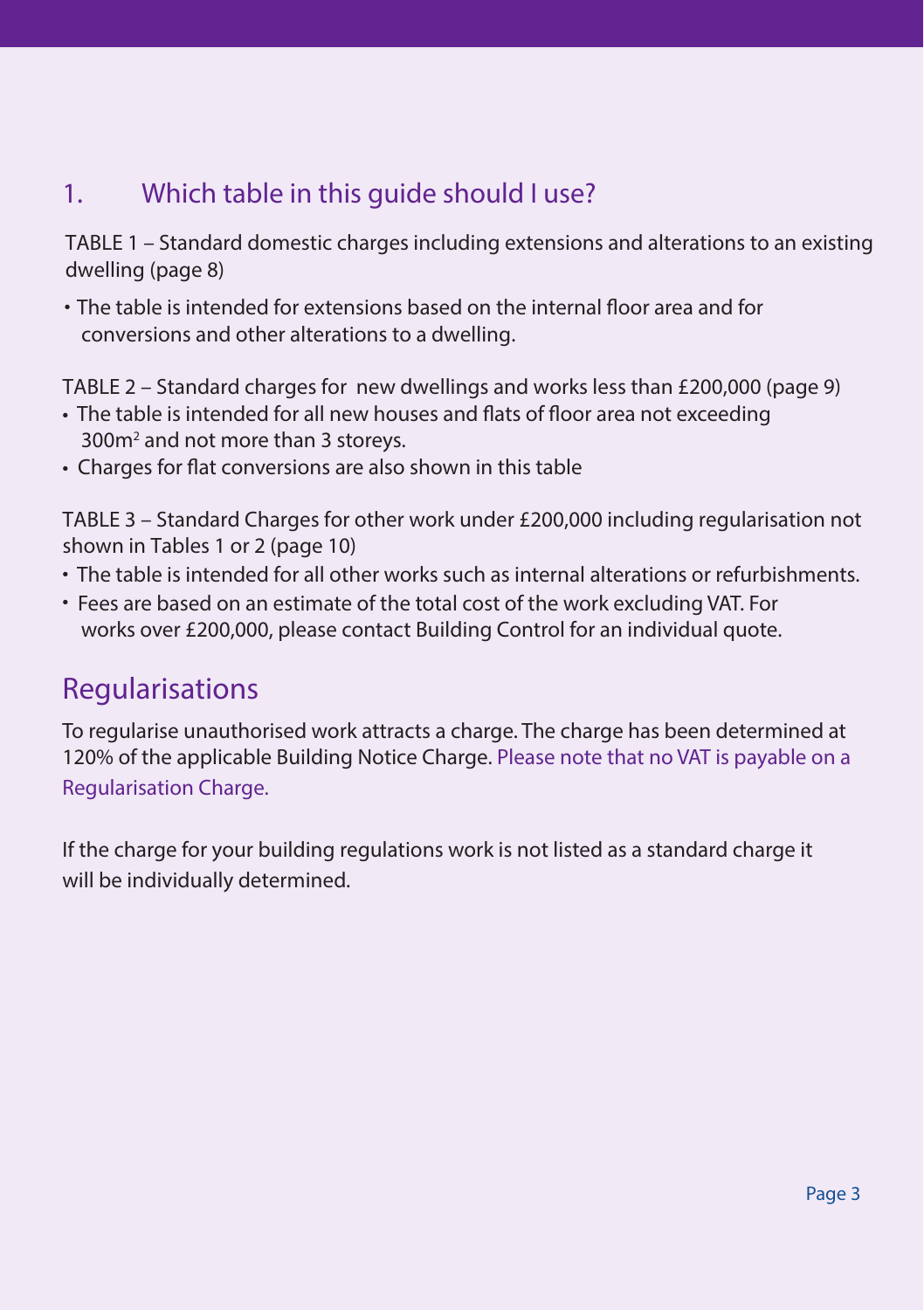## 2. Individually determined charges?

This method of determining the charge relates mainly to commercial projects or larger domestic schemes and includes all other work that is not listed in our 'Standard charges' Tables 1 to 3. This includes:

- Building work consisting of alterations to a domestic property where the estimated cost of work exceeds £200,000.
- Building work consisting of a non-exempt domestic garage or carport with a floor area in excess of 60 $m<sup>2</sup>$ .
- Non-domestic building work consisting of alterations, extensions or new build where the cost of work exceeds £200,000.
- If you are carrying out repetitive unit/dwelling types, multiple extensions and or/multiple types of alterations etc. we may be able to reduce the standard charge and you should enquire if an individual assessment would result in a lower application charge.

If your building work is defined as requiring an individual determined charge, please contact us on 020 7525 5582/5397/1625/5588, email us at building.control@southwark.gov.uk or complete the quotation request form on the website.

#### 3. Will I have to pay VAT?

You must pay VAT on all charges (except charges for a regularisation application), even if work is to a listed building. VAT is currently charged at 20%.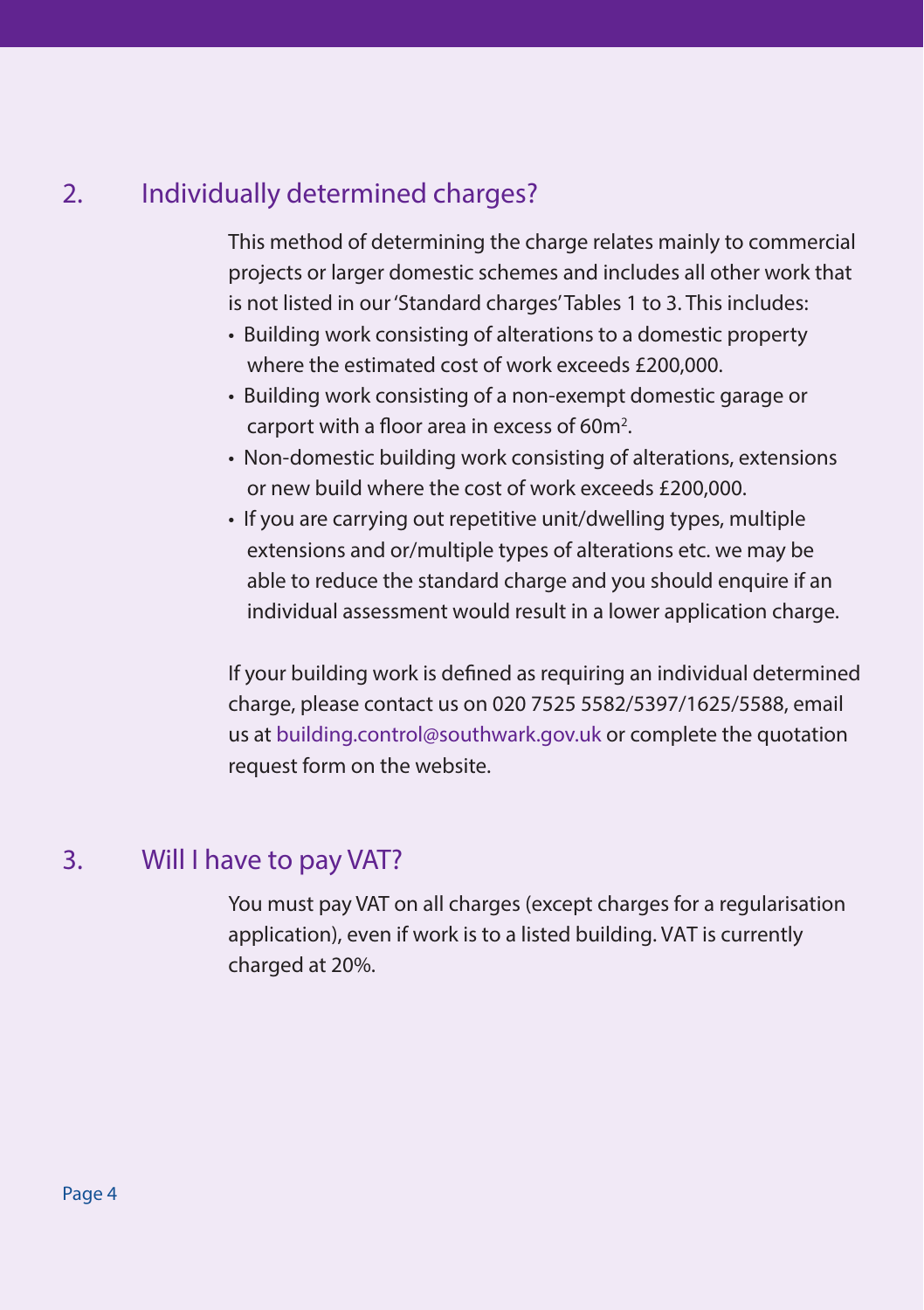## 4. Where charges are payable?

- Where Full Plans are submitted, the charges for Building Regulations are normally submitted in two stages; Plan Charge: This is paid at the point of application submission;
- Inspection Charge: Payable by debit or credit card following the commencement of work on site.
- Building Notice Charge: Should you submit a Building Notice, the appropriate Building Notice charge is payable at the time of submission. This covers all necessary checks and site inspections in relation to the work described in the notice.
- Regularisation Charge: An application to regularise unauthorised work attracts a charge. The charge has been determined at 120% of the applicable Building Notice Charge. Please note that no VAT is payable on a Regularisation Charge.
- Temporary and Special structures (Section 30): An application for temporary or special structures is £180.00.
- Inspection of archive records is £88.13 (inclusive of VAT)
- Response to solicitors enquiries is £56.40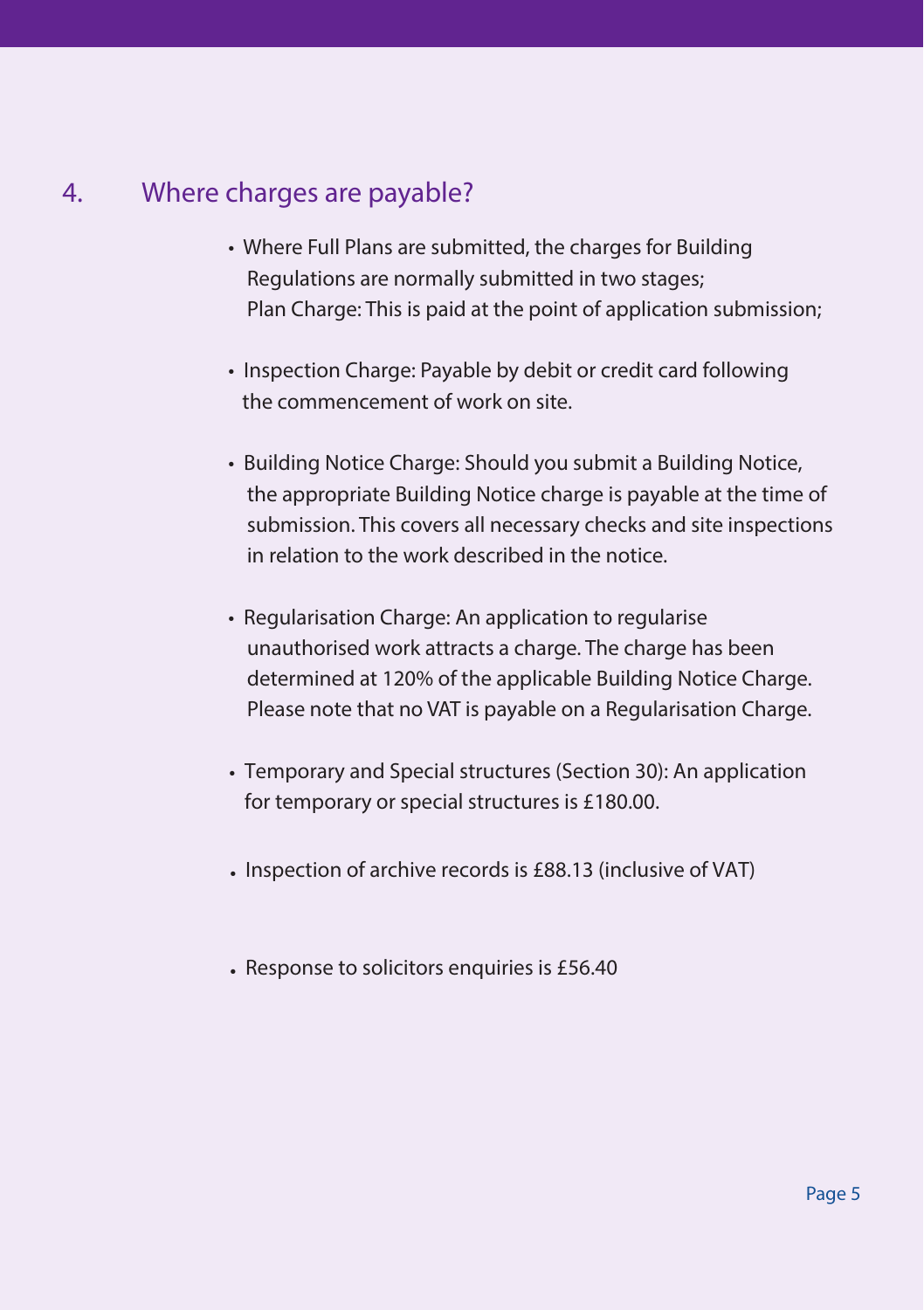### 5. Where charges are not payable?

• We may agree to the payment of charges by instalments. The amount and timing of instalment payments must be agreed prior to the submission of a Building Notice, or the commencement of work in relation to a Full Plans submission. Payment by instalments would not be appropriate in respect of Plan Charges.

• We will not charge for initial consultation and providing pre-application advice on meeting Building Regulation and related standards.

• For work which solely benefits people with disabilities in relation to dwellings. A certificate or letter is required from a health professional (for example from a doctor or occupational therapist) in support of an application for exemption from charges.

• The above exemption also applies to buildings to which the public have access for purpose of providing means of access for disabled persons by way of entrance or exit to or from the building or any part of it; or for the provision of facilities designed to secure the greater health, safety and welfare of disabled persons.

• For the insertion of insulating material into an existing cavity wall, where the work is certified to an approved standard.

• For work which is certified by installers registered under the FENSA scheme or other registered competent persons i.e. Gas Safe, Certass, NICEIC, etc.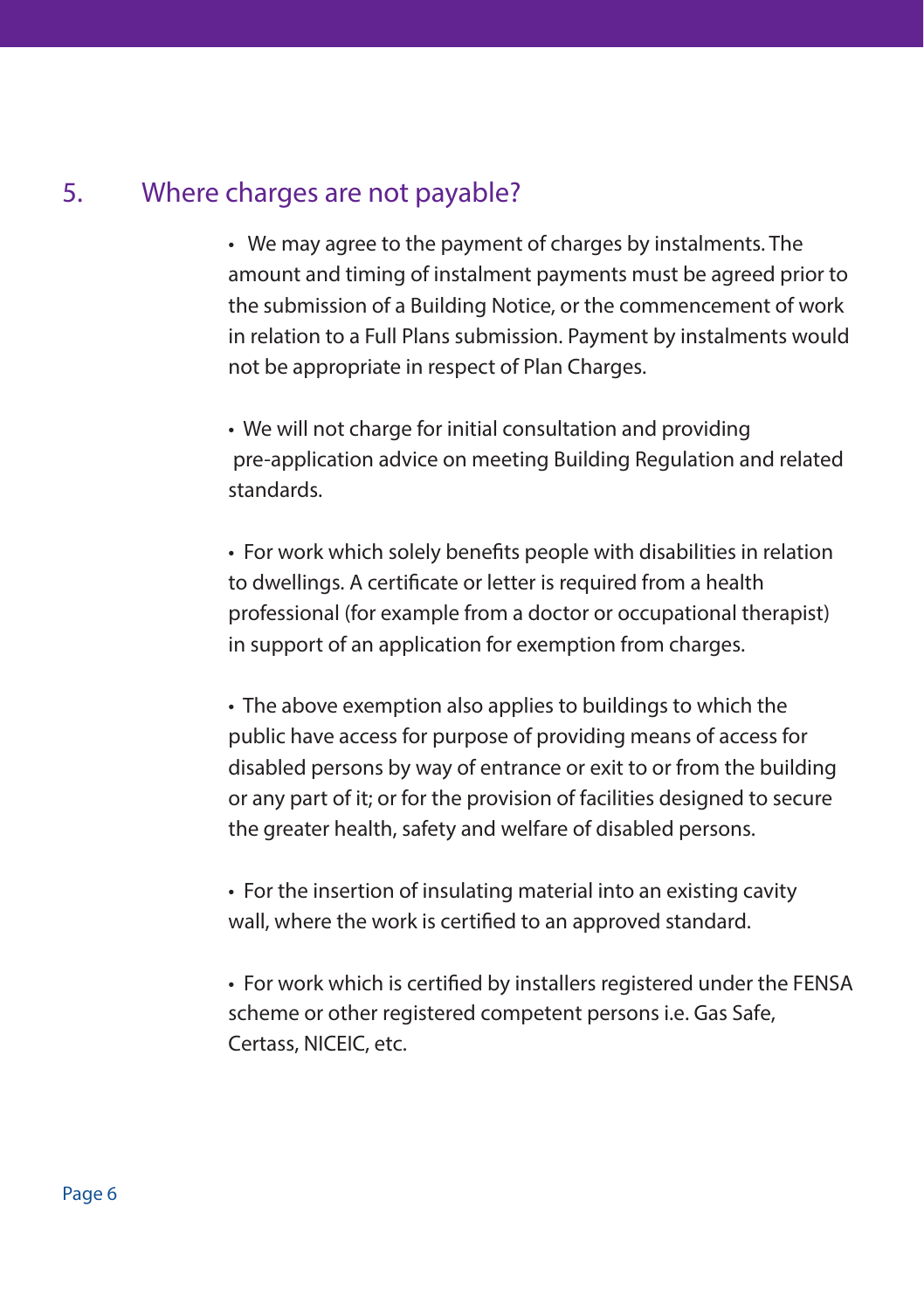# 6. Electrical work and installations

Please note that the 'Standard Charge' tables incorporate an additional charge column which applies only when notifiable electrical work is NOT carried out using an appropriately qualified/Part P registered electrician. A Part P registered electrician is a qualified electrician who also has the necessary building regulations knowledge to enable his accreditation body to certify his work. In order to recover our costs to verify the installation works, if anyone other than a competent person undertakes the electrical work (even if it was your intention to use a competent person at application stage) the additional Part P charge may be payable. Your electrician should be aware of the definition of notifiable work. In most cases this will not be applicable, however please contact us if you have any queries regarding when the additional charge will be payable.

### **Notes**

- Floor areas are measured internally.
- All cheques should be made payable to the "London Borough of Southwark" credit/debit card payments are also accepted.
- These notes are for guidance only and do not substitute for the full scheme which may be inspected at the Building Control office, The Building (Local Authority Charges) Regulations 2010 scheme no 10.
- Estimated cost of work means an estimate accepted by the Local Authority, of such reasonable amount as would be charged for the carrying out of that work by a person in business to carry out such work. This definition means that no reduction can be allowed for DIY work. Estimates should exclude VAT and land acquisition costs, internal decoration costs, floor coverings and fittings and professional fees paid to architects, engineers or surveyors. Where subject to a quotation, it will be beneficial to have sight of an elemental breakdown of costs if one is available.

If your proposal does not fit into the simplified tables overleaf, or should you have any questions regarding our fees, please contact Building Control on 020 7525 5582/5397/1625/5588, or email us at building.control@southwark.gov.uk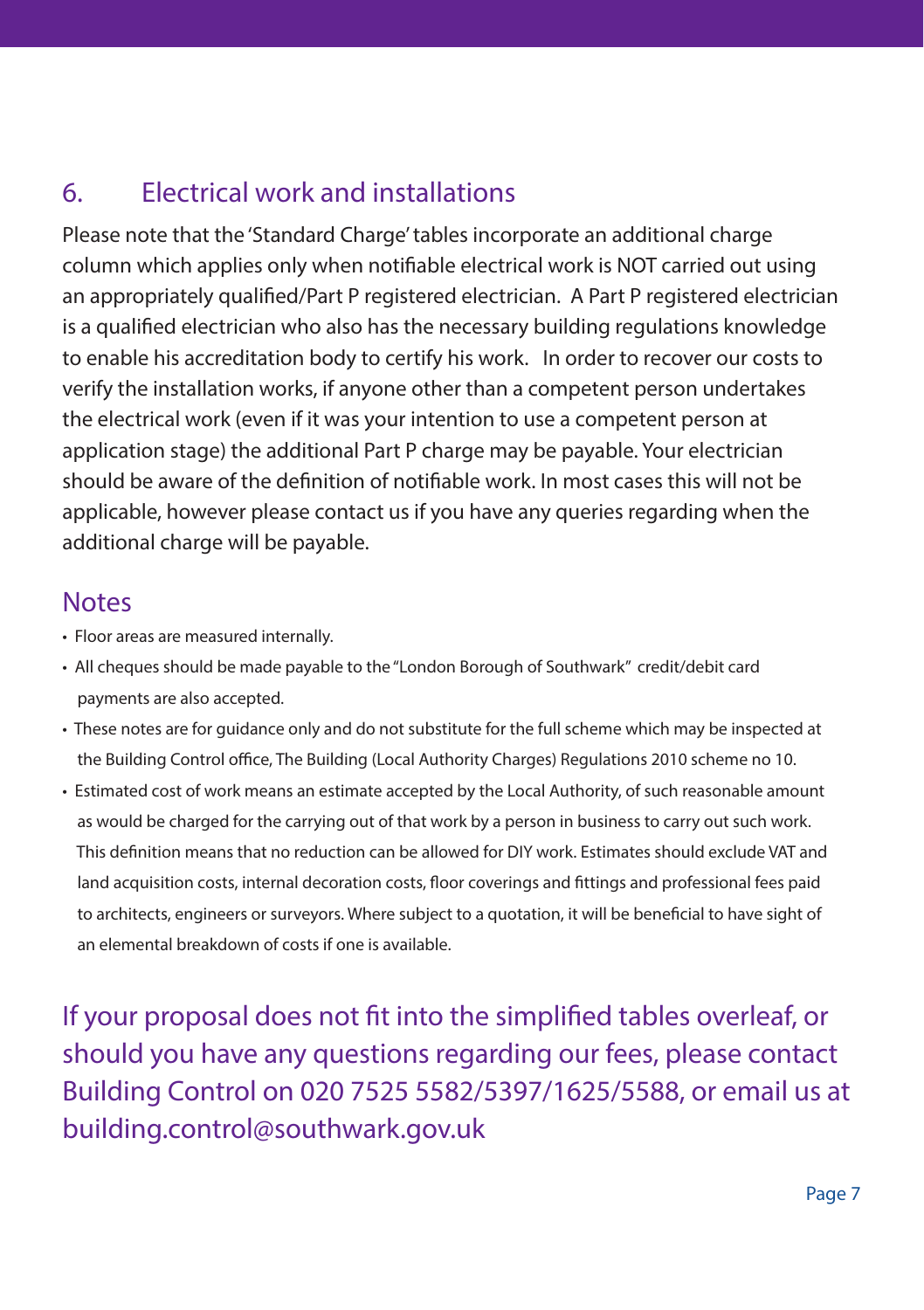#### FULL PLANS, INSPECTION AND BUILDING NOTICE CHARGES

| Table 1: | Standard domestic charge including extensions and loft conversions |
|----------|--------------------------------------------------------------------|
|----------|--------------------------------------------------------------------|

|                                                                 | <b>Full Plans</b> |         | Inspection |            | <b>Building Notice</b> |         |
|-----------------------------------------------------------------|-------------------|---------|------------|------------|------------------------|---------|
| <b>Extensions and loft</b><br>conversions                       | Charge            | inc vat | Charge     | inc vat    | Charge                 | inc vat |
| less than $6m^2$                                                | £500.00           | £600.00 | <b>Nil</b> | <b>Nil</b> | £500.00                | £600.00 |
| less than 40m <sup>2</sup>                                      | £250.00           | £300.00 | £375.00    | £450.00    | £625.00                | £750.00 |
| between $40m^2$ and $60m^2$                                     | £283.33           | £340.00 | £425.00    | £510.00    | £708.33                | £850.00 |
| For each additonal 20m <sup>2</sup><br>over 60m <sup>2</sup>    | £40.00            | £48.00  | £60.00     | £72.00     | £100.00                | £120.00 |
| Basements as extension<br>above plus an additional<br>amount of | £116.67           | £140.00 | £150.00    | £180.00    | £266.66                | £320.00 |
|                                                                 |                   |         |            |            |                        |         |
| Attached garage less than<br>30m <sup>2</sup>                   | £140.00           | £168.00 | £210.00    | £252.00    | £350.00                | £420.00 |
|                                                                 |                   |         |            |            |                        |         |
| Through lounge                                                  | £200.00           | £240.00 | <b>Nil</b> | Nil        | £200.00                | £240.00 |
| Removal of chimney breast                                       | £200.00           | £240.00 | <b>Nil</b> | Nil        | £200.00                | £240.00 |
| Installation of new wc/<br>shower/utility                       | £200.00           | £240.00 | <b>Nil</b> | Nil        | £200.00                | £240.00 |
| Garage conversion                                               | £140.00           | £168.00 | £210.00    | £252.00    | £350.00                | £420.00 |
| Replacement windows up<br>to 5 windows                          | £166.66           | £200.00 | Nil        | Nil        | £166.66                | £200.00 |
| per extra window                                                | £8.33             | £10.00  | <b>Nil</b> | Nil        | £8.33                  | £10.00  |
| Re-roofing                                                      | £250.00           | £300.00 | <b>Nil</b> | <b>Nil</b> | £250.00                | £300.00 |
| New wiring (non<br>competent person)                            | £300.00           | £360.00 | Nil        | Nil        | £300.00                | £360.00 |

Building Notice charge =plan charge+ inspection charge

Note all areas are calculated as internal floor areas

For extensions over 100m² please telephone for quotation

All cheques should be made payable to LONDON BOROUGH of SOUTHWARK (BUILDING CONTROL)

If your building work is defined as requiring an individual determined charge, ie over £200,000, please contact us on 020 7525 5582/5397/1625/5588, email us at building.control@southwark.gov.uk or complete the quotation request form on the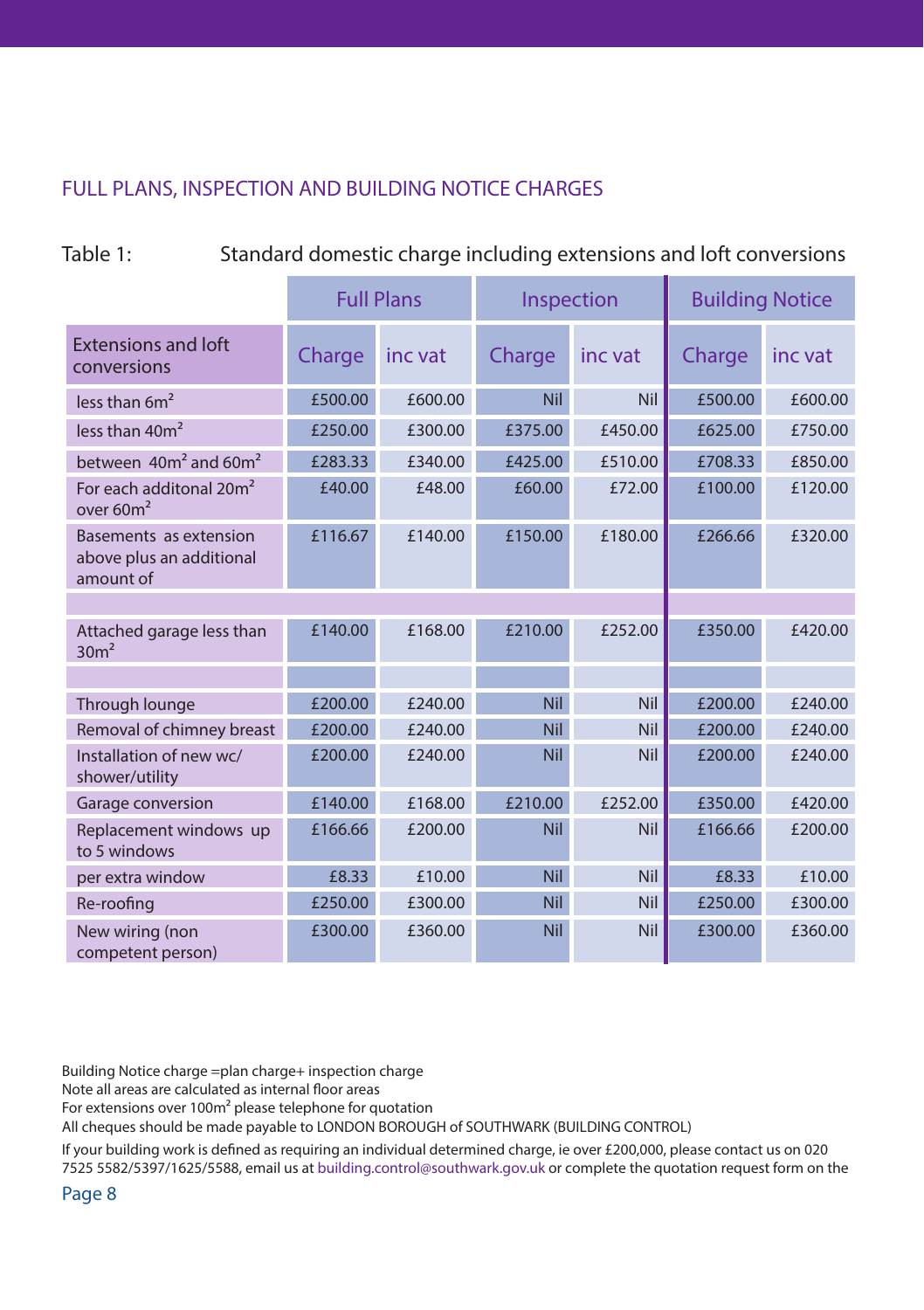#### Table 2: Standard charges for new dwellings and works less than £200,000

|                                                                                   | Plan    |         |          | Inspection | <b>Total</b> |          |  |
|-----------------------------------------------------------------------------------|---------|---------|----------|------------|--------------|----------|--|
| New build dwelling<br>$\left( 300m2$ per dwelling)                                | Charge  | inc vat | Charge   | inc vat    | Charge       | inc vat  |  |
| 1 new dwelling                                                                    | £300.00 | £360.00 | £450.00  | £540.00    | £750.00      | £900.00  |  |
| 2 dwellings                                                                       | £400.00 | £480.00 | £600.00  | £720.00    | £1000.00     | £1200.00 |  |
| 3 dwellings                                                                       | £500.00 | £600.00 | £750.00  | £900.00    | £1250.00     | £1500.00 |  |
| 4 Dwellings                                                                       | £337.50 | £405.00 | £1012.50 | £1215.00   | £1378.72     | £1620.00 |  |
| 5 Dwellings                                                                       | £391.67 | £470.00 | £1175.00 | £1410.00   | £1600.00     | £1880.00 |  |
| 6 Dwellings                                                                       | £445.83 | £535.00 | £1337.50 | £1605.00   | £1821.28     | £2140.00 |  |
| 7 Dwellings                                                                       | £500.00 | £600.00 | £1500.00 | £1800.00   | £2042.55     | £2400.00 |  |
| 8 Dwellings                                                                       | £554.17 | £665.00 | £1662.50 | £1995.00   | £2263.83     | £2660.00 |  |
| 9 Dwellings                                                                       | £608.33 | £730.00 | £1825.00 | £2190.00   | £2485.11     | £2920.00 |  |
| 10 Dwellings                                                                      | £662.50 | £795.00 | £1987.50 | £2385.00   | £2706.38     | £3180.00 |  |
| If you wish to build more than 10new dwellings please contact us on 020 7525 5588 |         |         |          |            |              |          |  |
|                                                                                   |         |         |          |            |              |          |  |
| flat conversion to form<br>2 flats                                                | £300.00 | £360.00 | £450.00  | £540.00    | £750.00      | £900.00  |  |
| plus for each<br>addiitonal flat                                                  | £113.33 | £160.00 | £200.00  | £240.00    | £333.33      | £400.00  |  |
| Demolition Notices (Section 80)<br>£375.00                                        |         |         |          |            |              | £450.00  |  |

All cheques should be made payable to LONDON BOROUGH of SOUTHWARK (BUILDING CONTROL) or call to make a telehone payment If your building work is defined as requiring an individual determined charge, ie over £200,000 please contact us on 020 7525 5582/5397/1625/5588, email us at building.control@southwark.gov.uk or complete the quotation request form on the website.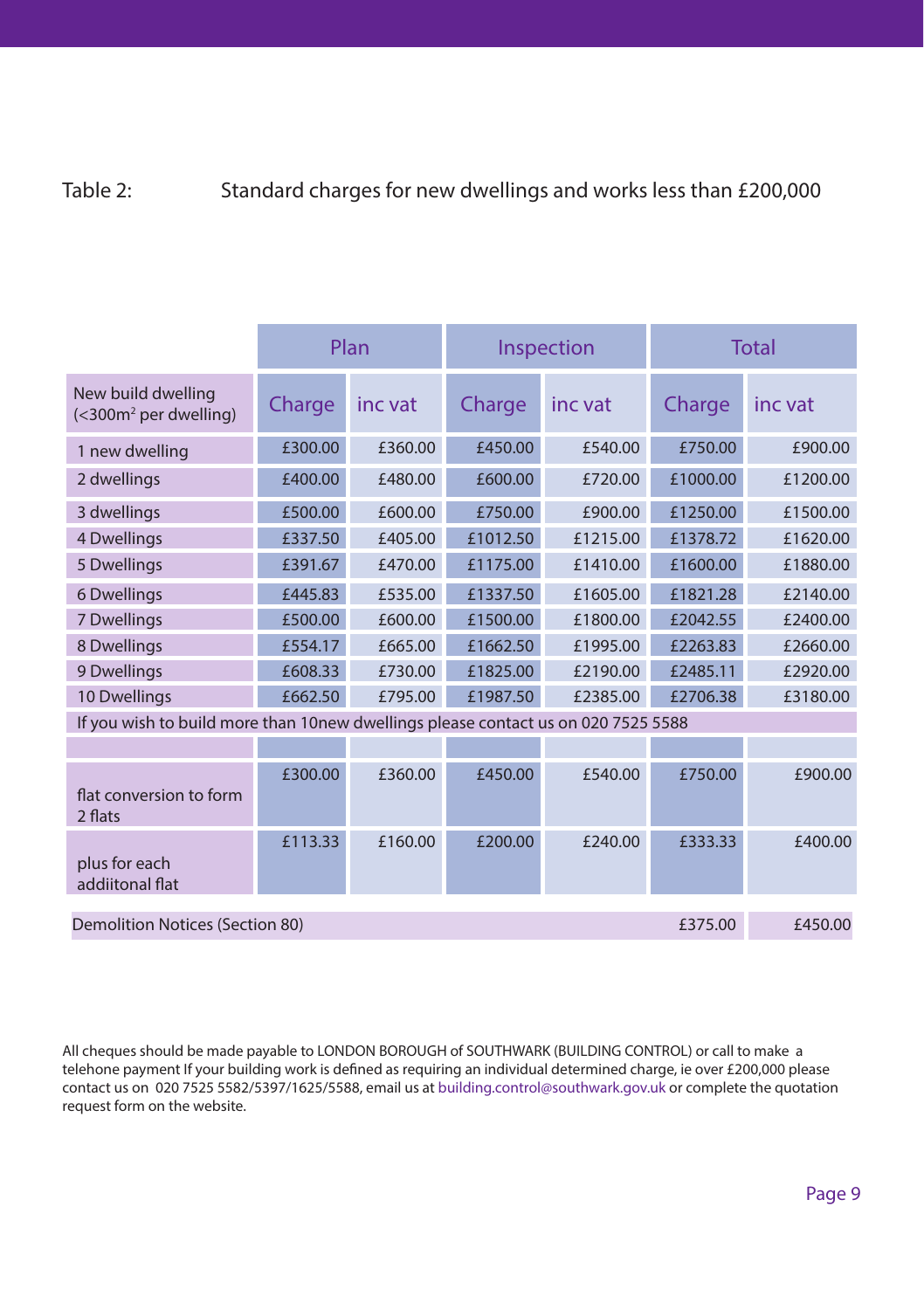#### Table 3: Charges for other work under £200,000 including regularisation not shown in tables 1-2

|                                   | Plan    |         | Inspection |            | Total     |           |
|-----------------------------------|---------|---------|------------|------------|-----------|-----------|
| Other works -<br>estimate of cost | Charge  | inc vat | Charge     | inc vat    | Charge    | inc vat   |
| Less than £5000                   | £291.67 | £350.00 | <b>Nil</b> | Nil        | £291.67   | £350.00   |
| £5001 - £10,000                   | £354.17 | £425.00 | <b>Nil</b> | <b>Nil</b> | £354.17   | £425.00   |
| £10,001 - £20,000                 | £175.00 | £210.00 | £262.50    | £315.00    | £437.50   | £525.00   |
| £20,001 - £30,000                 | £220.00 | £264.00 | £330.00    | £396.00    | £550.00   | £660.00   |
| £30,001 - £40,000                 | £266.67 | £320.00 | £400.00    | £480.00    | £666.67   | £800.00   |
| £40,001 - £50,000                 | £308.33 | £370.00 | £462.50    | £555.00    | £770.83   | £925.00   |
| £50,001 - £60,000                 | £353.33 | £424.00 | £530.00    | £636.00    | £883.33   | £1060.00  |
| £60,001 - £70,000                 | £400.00 | £480.00 | £600.00    | £720.00    | £1000.00  | £1,200.00 |
| £70,001 - £80,000                 | £442.00 | £530.00 | £663.00    | £795.00    | £1,104.00 | £1,325.00 |
| £80,001 - £90,000                 | £483.00 | £580.00 | £725.00    | £870.00    | £1,208.00 | £1,450.00 |
| £90,001 - £100,000                | £533.00 | £640.00 | £800.00    | £960.00    | £1,333.00 | £1,600.00 |
| £100,001 - £120,000               | £575.00 | £690.00 | £863.00    | £1035.00   | £1,438.00 | £1,725.00 |
| £120,001 - £140,000               | £608.00 | £730.00 | £913.00    | £1095.00   | £1,521.00 | £1,825.00 |
| £140,001 - £160,000               | £642.00 | £770.00 | £963.00    | £1,155.00  | £1,604.00 | £1,925.00 |
| £160,001 - £180,000               | £675.00 | £810.00 | £1,013.00  | £1,215.00  | £1,688.00 | £2,025.00 |
| £180,001 - £200,000               | £708.00 | £850.00 | £1,063.00  | £1,275.00  | £1,771.00 | £2125.00  |

All cheques should be made payable to LONDON BOROUGH of SOUTHWARK (BUILDING CONTROL) We are happy to accept debit and credit card payments please telephone 020 7525 5582/5596/5397/1625/5588

If your building work is defined as requiring an individual determined charge, ie over £200,000 please contact us on 020 7525 5582/5397/1625/5588, email us at building.control@southwark.gov.uk or complete the quotation request form on the website.

Page 10